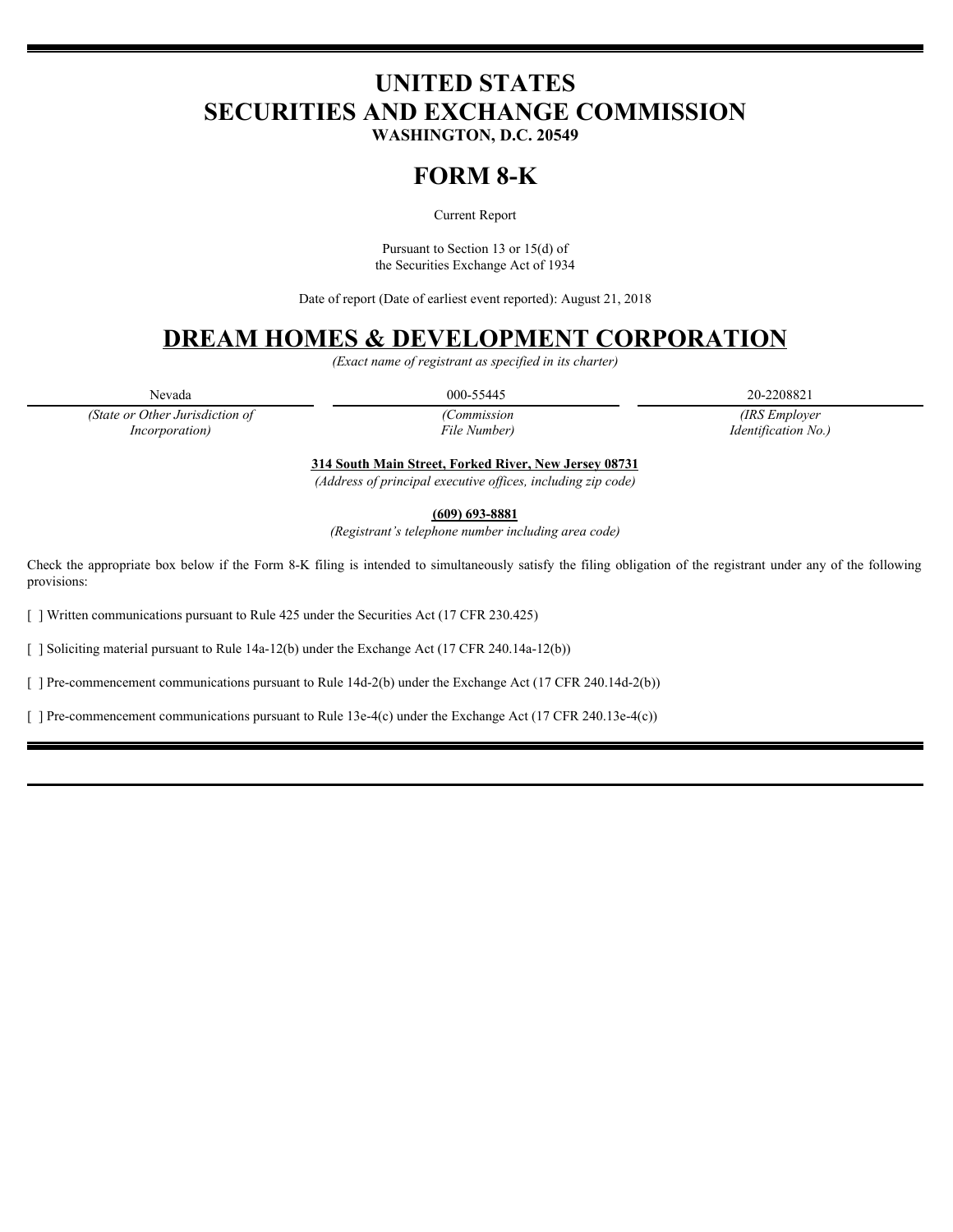#### *Item 4.02 Non-reliance on Previously Issued Financial Statements*

On August 21, 2018, the Board of Directors of Dream Homes & Development Corporation (the "Company") determined that the Company's previously issued consolidated financial statements for the year ended December 31, 2017 filed in a Form 10-K on April 17, 2018 and for the three months ended March 31, 2018 filed in a Form 10-Q on May 21, 2018 should no longer be relied upon.

During the review of the Company's consolidated financial statements for the three months ended March 31, 2018, certain errors in the Company's consolidated financial statements for both the year ended December 31, 2017 and for the three months ended March 31, 2018 were detected by Michael T. Studer CPA P.C. *Hem* 4.02 <u>Non-reliance on Previously Issued Financial Slatements</u><br>On August 21, 2018, the Boart of Directors of Dream Homes & Development Corporation (the "Company") determined that the Company's previously issued<br>consol completion method" and appear to be significant. Accordingly, these previously issued financial statements should no longer be relied on. *Ifem 4.02 Non-reliance on Previously Issued Financial Suternents*<br>On August 21, 2018, the Board of Directors of Dream Homes & Development Corporation (the "Company") determined that the Company's previously issued<br>consoli

The Company has discussed the matter disclosed in this Form 8-K with Studer. Studer concurs with the Company's filing of this Form 8-K to state that such financial statements should no longer be relied on.

consolidated financial statements.